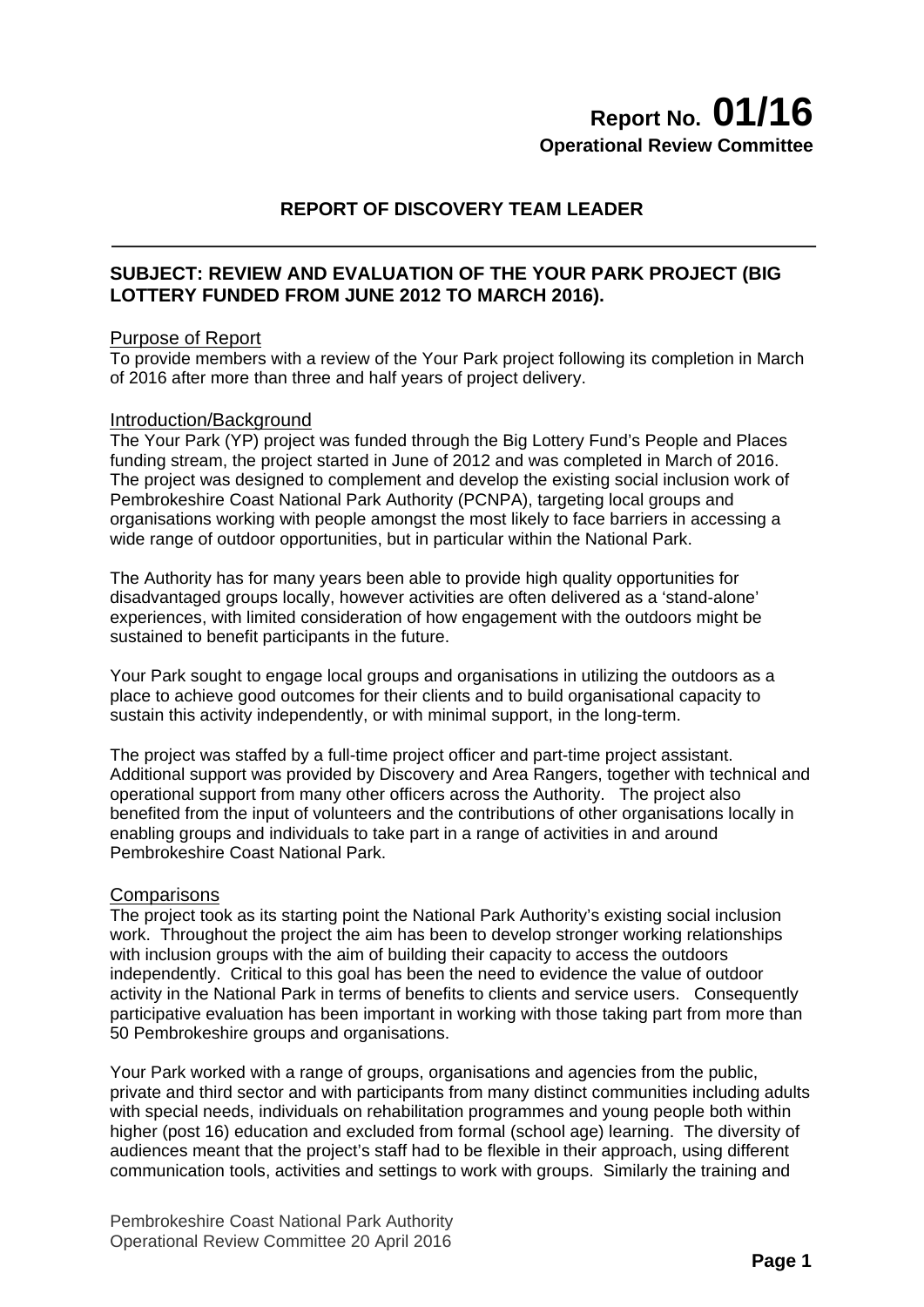support offered to staff and volunteers leading groups and managing organisations has been tailored to meet their requirements wherever possible.

Over the course of the project there have been no similar initiatives from other organisations in the heritage conservation sector. The project team were able to work alongside the National Trust, Wildlife Trust for South and West Wales and Pembrokeshire County Council to add value to their work and contribute volunteer conservation activity to sites managed by these organisations.

Amongst groups and organisations working with 'hard to reach' and disadvantaged audiences, some had previously taken part in inclusion work delivered on behalf of the Authority, but many had not taken up similar opportunities to work outdoors with their clients previously. Overall, the Your Park project was seen as innovative in its approach to engaging new audiences in outdoor activity, this view is reflected in the project's evaluation.

#### **Options**

Over the course of the project more than 2,500 people took part in Your Park activity. The project delivered over 400 sessions involving around 50 different groups with at least 600 participants achieving their John Muir Discovery Award since the project started.

All activities were delivered with the aim of building the capacity of organisations and groups to increase their use of the outdoors in achieving their own outcomes. For example, Team Around the Family (TAF) worked with Your Park for around 2 years, the organisation's staff have received training to enable them to develop their own outdoor programmes for local families. TAF have gone on to provide full programmes of accessible outdoor activity for their clients and have designed their own bespoke John Muir Family Award for which they recently received their own Lottery funding. Participants rated their experience of outdoor sessions highly leading staff to explore more options for outdoor activity with families.

Elliots Hill Care Ltd were one of the first organisations to get involved with the project. They have embedded outdoor activity as a key element of their work with clients with a range of special needs. Staff at all levels of the organisation have attended training, including senior managers. Their job descriptions for key workers now include reference to delivering outdoor activity as a requirement of the post.

The provision of training and support for groups and organisations was seen as an important tool if outdoor activity was going to be sustained beyond the lifetime of the funded project. A range of topics has been covered, from John Muir Award leader training and storytelling workshops to bushcraft/survival courses and walk leader training.

At the end of the project we have evidence to suggest that local groups and organisations do see the value of the outdoors as a setting/tool through which they can achieve good outcomes for their clients/service users. The following were amongst the benefits noted:

- Increased levels of physical activity
- Improved mental health
- Overall improvements to individual health and wellbeing
- Developing new skills
- Improved team work
- Improved social skills and communication skills. A greater willingness to socialise
- Greater confidence in being outdoors
- Knowledge and understanding relating to the National Park and/or specific aspects of heritage/biodiversity

Our evaluation shows that the training and support we have been able to offer is valued and is used by those involved to sustain outdoor activity and explore new areas/activities that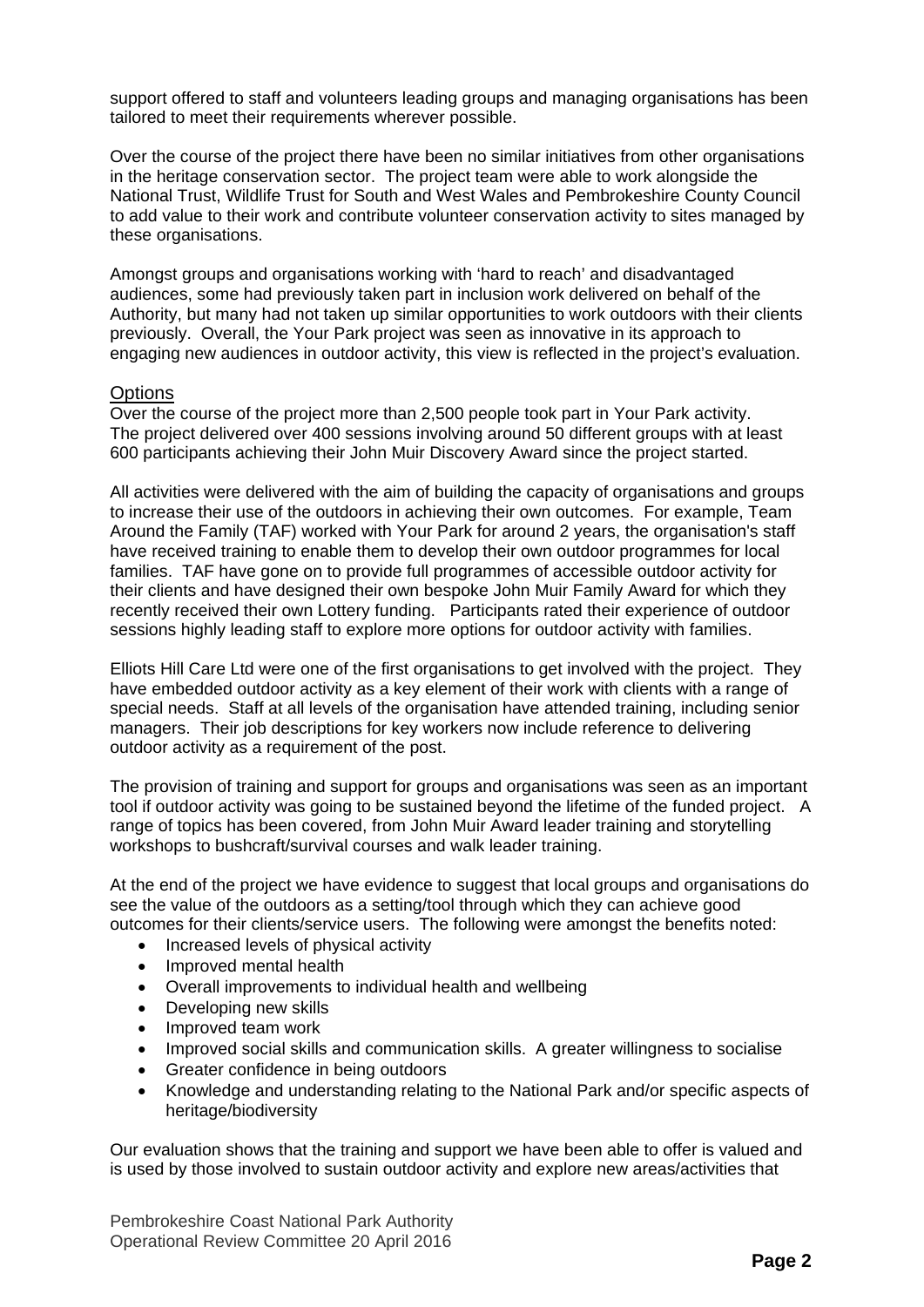sometimes take them out of their comfort zone. The project has numerous examples of individuals that have been inspired by the outdoors and groups which have changed the way they work to spend more time outdoors with service users. However, the project also demonstrates that support is required in order to sustain these benefits, whether that be in the form of training, mentoring or facilitating communication between groups, organisations and individuals to provide mutual support.

Evaluation has also shown that there are barriers that can limit the opportunity provided by access to the outdoors for a particular group or organisation. These include availability of resources, the limitations of transport/public transport, the resistance of established practice, un-supportive managers/decision makers.

It remains to be seen whether the groups and organisations which took part in the Your Park project continue to make use of the outdoors as a focus for activity with their clients/service users in the medium to long-term. Based on the evaluation received from many of those that took part in the project it seem that many will require continued support at varying levels in order to continue to get the best out of the National Park for their clients. How much support is required will depend on a range of factors from funding and the associated management of conflicting priorities to the need for additional training and support (as a consequence of staff changes for example).

At present the National Park Authority is well placed to offer some support to these groups and organisations, particularly if the resources available within the ranger teams are directed towards this 'enabling' work as a priority.

# Financial considerations

The project was fully funded by the Big Lottery funded. The project's completion means these funds are no longer available to the Authority to carry out this type of work. The project officer has reverted to a part-time Discovery Ranger role following the end of the project, part of this role will be to continue to engage with socially excluded groups in Pembrokeshire. A new bid to the Big Lottery Fund is being prepared by the Authority for submission later this spring.

# Risk considerations

Project funding allowed the National Park Authority to resource focussed social inclusion work with many of the County's disadvantage communities. At the end of the funding period the most significant risk is likely to be associated with those that participated ceasing to engage with the outdoors/National Park in the future with the subsequent loss of benefit/diminished access for those that take part. However, it is possible that we can continue to provide ongoing support to some, albeit with a limited capacity.

It is possible that the project's end may diminish the NPA's status in terms of it social inclusion work amongst some working in this sector

# **Compliance**

The Your Park project addressed both Park purpose and key policy drivers for the NPA. The Wellbeing of Future Generations Act sets out desired outcomes which have strong links to the work carried out through the Your Park project. Similarly Your Park has been able to contribute to public health outcomes through its work over the past three and a half years.

# Human Rights/Equality issues

The project addressed key equality issues in terms of access to the natural heritage of Wales and contributed to the Pembrokeshire Coast National Park Authority's own Equality Plan. The project also makes links between access to natural heritage and human rights.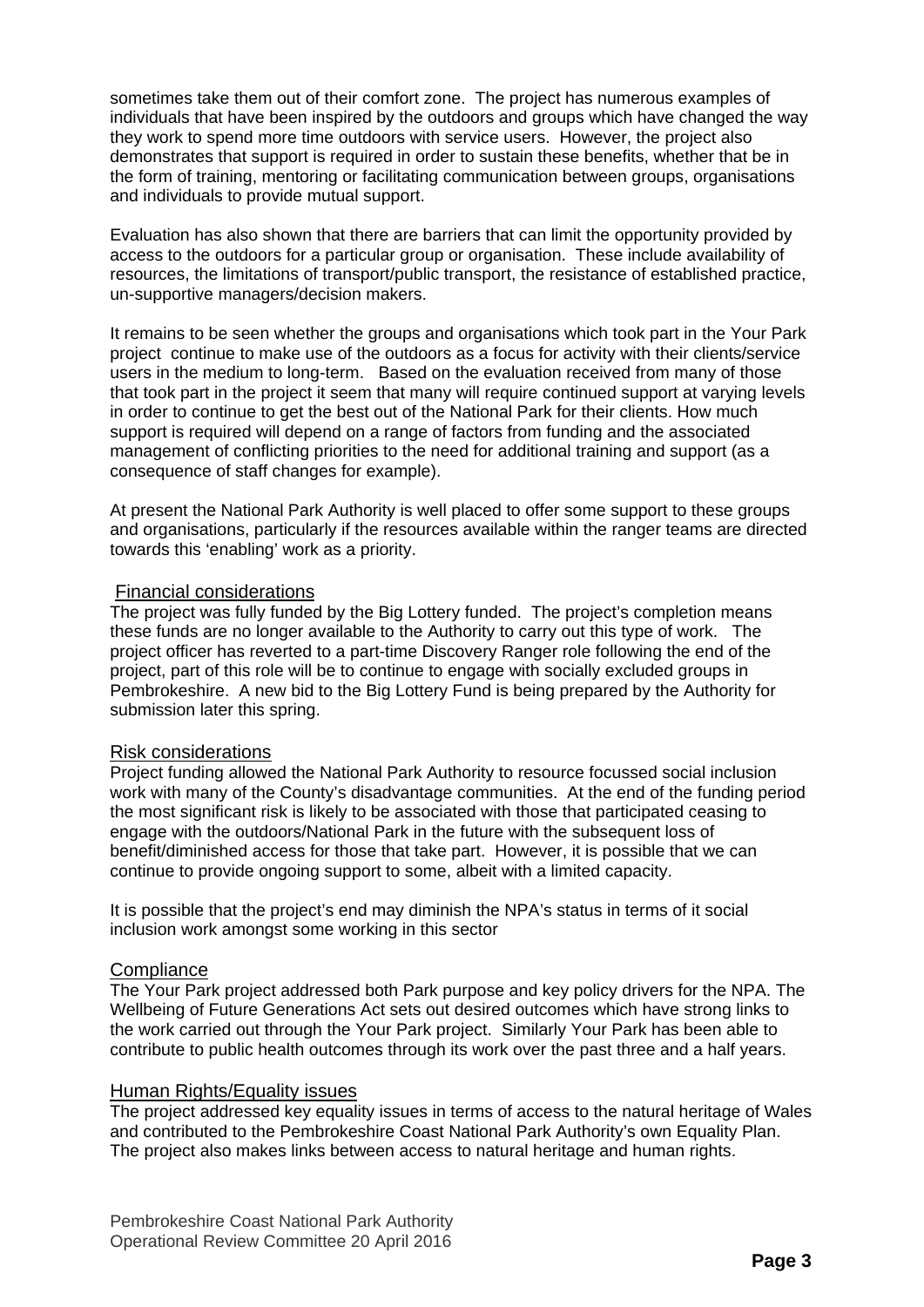# Biodiversity implications/Sustainability appraisal

The Your Park project had no negative impact on biodiversity in the National Park. Broadly speaking, project delivery resulted in increased awareness of biodiversity in Pembrokeshire (amongst new audiences) and involved participants in positive actions which support biodiversity.

# Welsh Language statement

The project provided a platform to engage with a range of groups and communities. However, the project did not target Welsh language speakers specifically with its services.

# **Conclusion**

The Your Park project sought to embed the benefits of outdoor activity in achieving a range of outcomes for socially excluded and disadvantaged people, and to develop a practical model for ensuring access to opportunities are sustained for a range of groups and organisations locally.

It aimed to achieve these goals by providing targeted experience of the National Park, bespoke training opportunities and ongoing support. Feedback from organisations engaged with the project suggests that it was at least partially in progressing these aims. A high proportion of group leaders and their clients have learnt how to operate outdoors, feeding this into operational change in their organisations and understanding more about the importance of the outdoors to health and well-being - all of which fit closely with messages from the Welsh Government and identified good practice.

# **Key Learning Points/Actions:**

# **i) Participants**

 $\triangleright$  The benefits of outdoor activity to a range of individuals and groups should continue to be mapped and recorded as the project draws to a close

# **ii) Group leaders**

- $\triangleright$  Requirements for ongoing support needs to be discussed with both and staff and volunteers from participating organisations
- $\triangleright$  Specific training/skills development requirements should be identified in order to build this into ongoing support.

# **iii) Decision makers**

 $\triangleright$  There will need to be recognition of the value of this type of work and appropriate ongoing support from senior staff if existing work is to be developed going forward

# **iv) PCNPA staff**

- $\triangleright$  Consider how to link Your Park learning to the development of social inclusion work across the Authority
- Capture Your Park good practice and consider how to sustain the commitment of groups and organisations following the end of the project. For example an identified key person to keep contact and provide connections; accessible and up to date database/web pages.

# **Recommendation**

**For report only – no actions required.**